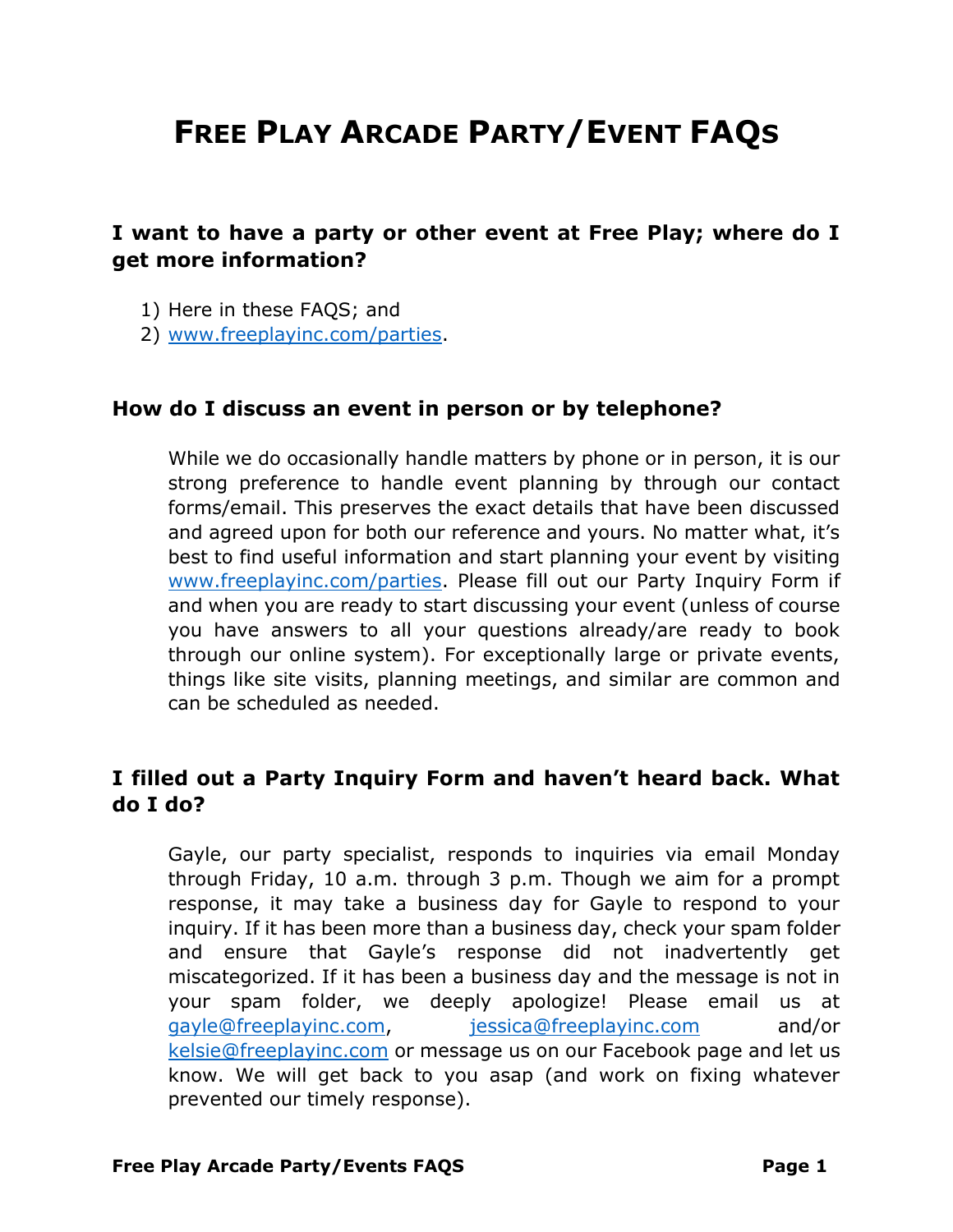### **How far in advance of my event do I need to submit a Party Inquiry Form?**

As soon as possible! How soon we can pull together your event depends on the event's complexity and our existing calendar, but if it's not at least a week in advance of your event, it's probably best if you stick to reserving a table and pre-ordering food through our [self-service online](https://freeplayinc.com/tables/)  [booking system.](https://freeplayinc.com/tables/)

# **I want to reserve a table/pre-order food within 48 hours of my event and I am upset that your online system won't let me.**

We are so sorry! We take our commitments to our customers very seriously, but as an event venue we just aren't structured in a way that can accommodate table reservations, pre-ordered food, and similar within 48 hours. Consider hosting an awesome impromptu party at Free Play instead (see the Non-Private Parties section below for more information).

# **I am arranging a company party; do you have any team-building options available?**

Yes! Please see our Team-Building brochure.

#### **Do you have private party/event rooms?**

To maximize our game lineups, we do not have private party rooms. At all locations however we do offer private, full-venue rentals, as well as non-private event options. And at our Arlington and Fort-Worth locations we offer semi-private patio rentals (more on this below).

#### **What are your Covid – 19 policies?**

Our policies are constantly evolving with the situation. Current policies can be found at: [http://freeplayinc.com/covid/.](http://freeplayinc.com/covid/) As of April 16, 2021, we have moved from "masks required" to "masks strongly recommended." Private events have the option of requiring masks – just let us know!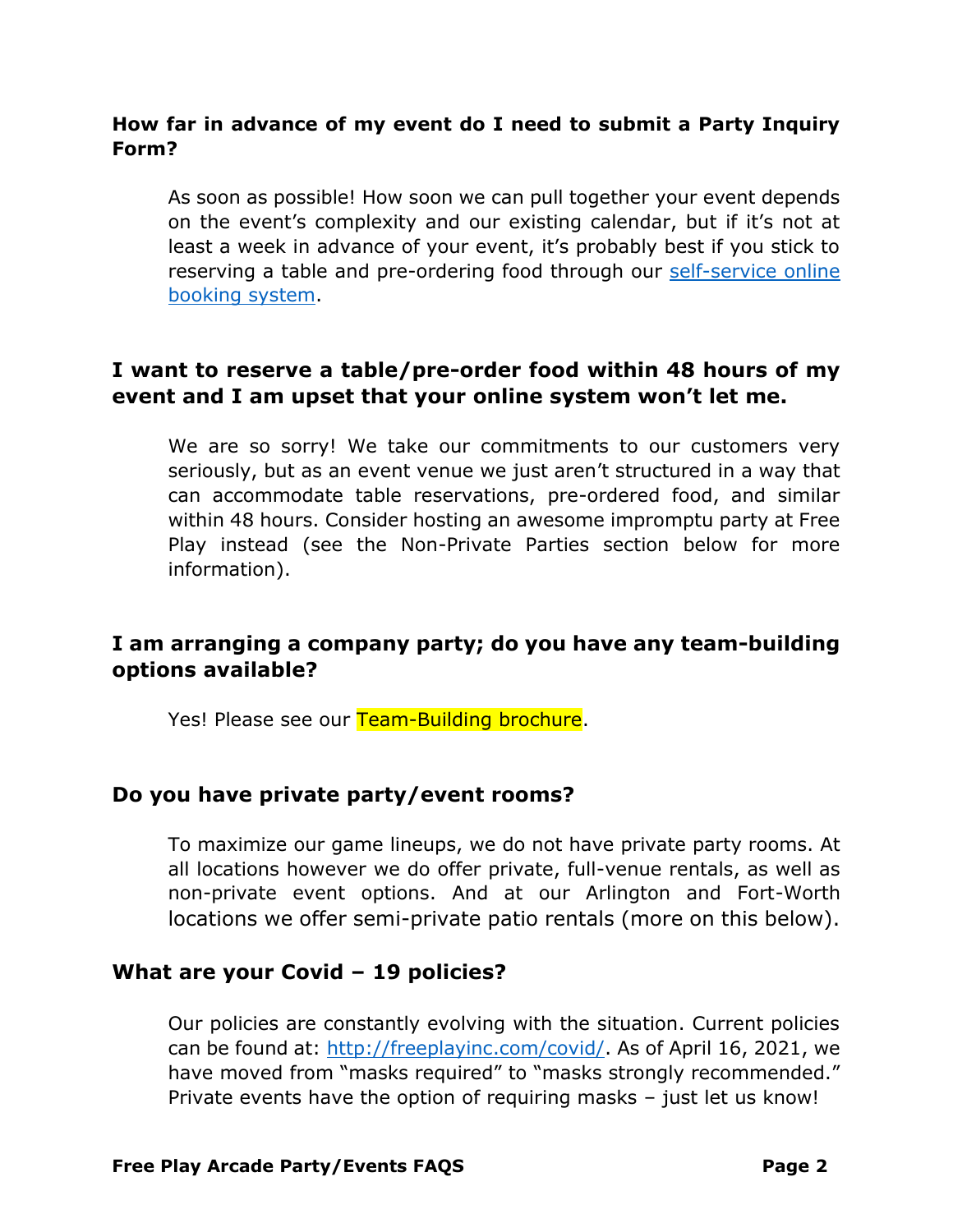# **NON-PRIVATE PARTIES/EVENTS**

# **Can I have an impromptu party at one of your locations during normal business hours with no advance notice?**

Yes! Free Play is the perfect place to celebrate almost anything and we've been a part of hundreds of birthday parties, happy hours, and any other types of celebrations that were not booked ahead of time. That said, if you need something beyond our awesome standard offerings (for example, a reserved table, party favors, pre-ordered food, etc.), it must be booked and paid for a minimum of 48 hours in advance. Please note that on weekends we can become busy to the point that tables or similar are not always readily available. Also, for instance, if you have 100 people show up and all order food at the same time without any advanced notice, the kitchen might take a long time to get your food out! But if you come to Free Play for an awesome impromptu party, we will do what we can to help!

# **What should I do if I want to arrange a non-private event/party that is not impromptu?**

First, make sure it's more than 48 hours in advance of the time you want your event to happen (otherwise see above). If so, head over to [www.freeplayinc.com/parties!](http://www.freeplayinc.com/parties) There you can check out the relevant brochures, menus, and FAQs. If you want to move forward with a table reservation, pre-ordered food or drink tickets, or party favors, use the online system to book. If you have questions or want something more complex, fill out the Party Information and Inquiry Form and our event planner will get in touch!

# **How does admission to the arcade work for non-private parties/events?**

Aside from children 2 years of age and under, an admission is required for all entrants to the arcade. As of May 21, 2021, admission to all locations is \$12 including tax. You are welcome to pay that admission for your guests, or they can self-pay. If your guests will be paying for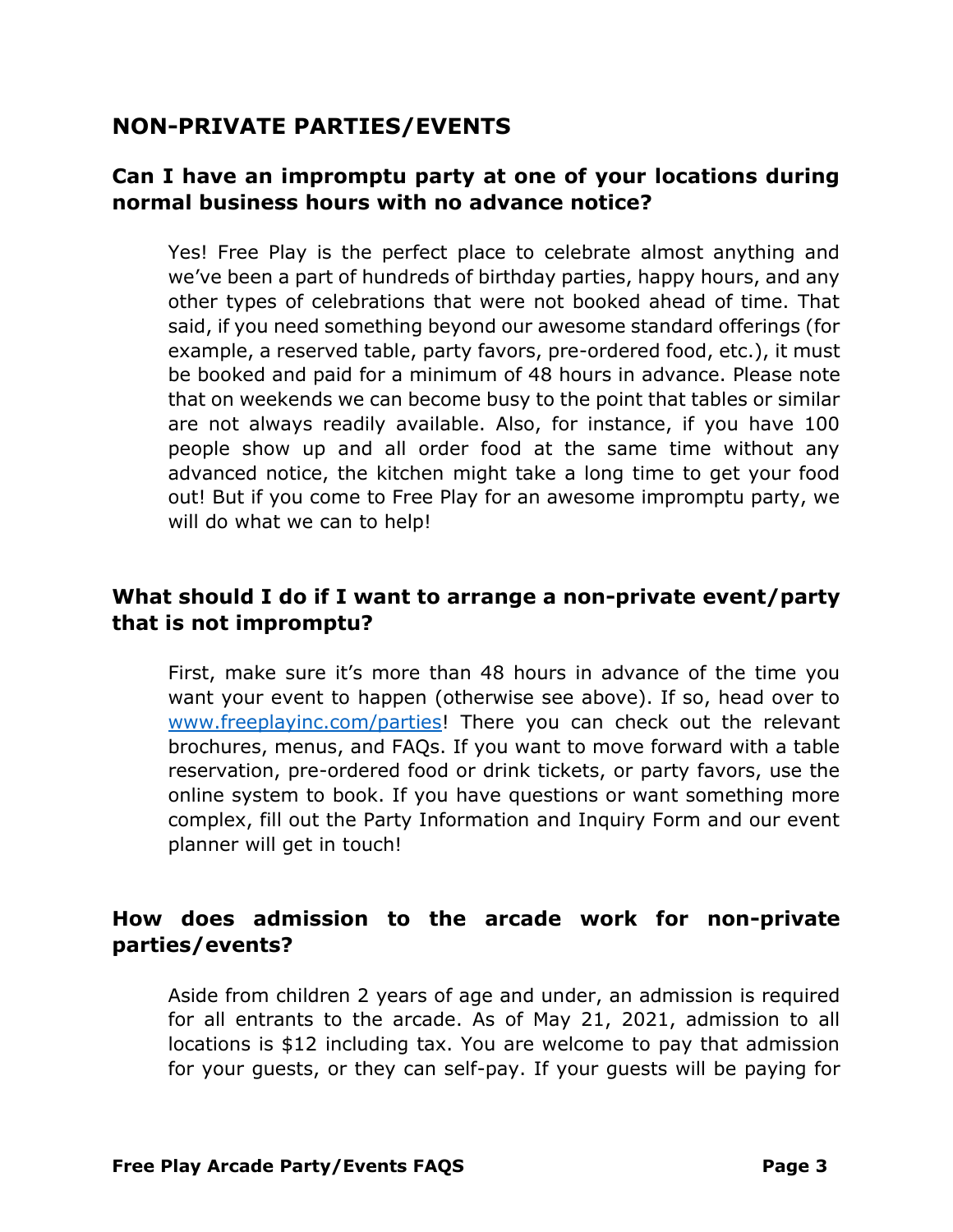themselves, please don't forget to let them know about the admission fee in advance!

# **How do I pay for my guests' admissions?**

The best and easiest way is to be the first of your party to arrive and setup a tab for guest admissions<sup>1</sup>. If you don't want to stand around and wait for everyone to materialize, you can give your guests a password or give our staff a guest list so that we know who to put on your admission tab. Alternatively, with advance notice, you may arrange to prepay your admissions through our party planner.

### **Wait, you are going to charge me for my 3 year-old?**

Apologies for any inconvenience, but yes. A 3 year-old takes up one game at a time, just the same as an adult. Moreover, some of us have young children ourselves, and we can tell you from our own experience that a 3 year-old is more than capable of getting one's money's worth out of these incredible games! We have stools available in the event your little one needs a boost – just ask our staff.

### **What if I have a guest who doesn't want to play any games?**

We are not in the business of forcing people to play games, but other than children 2 years of age and under, an admission is required for ALL entrants to the arcade. We simply do not have any way to monitor whether or not a guest plays our games. And we really don't want to hire people who walk around and harass our guests. Moreover, our games are super crazy fun for anyone willing to give them a fair shot, and we want everyone who walks in our door to do just that. Our games are all set to free play, so there is no risk or stakes, and there is no demographic that hasn't had a blast at Free Play. That said, we are not monsters and are willing to consider an exception for unusual and

 $1$  If you have paid a deposit as part of an event contract and have notified us that you will be paying for your guests' admissions, we can also simply track admissions on your invoice, to be settled once your actual guest count is finalized. So that our staff knows who belongs on your tab, please provide a guest list, employ the use of a password, or personally identify guests at the door.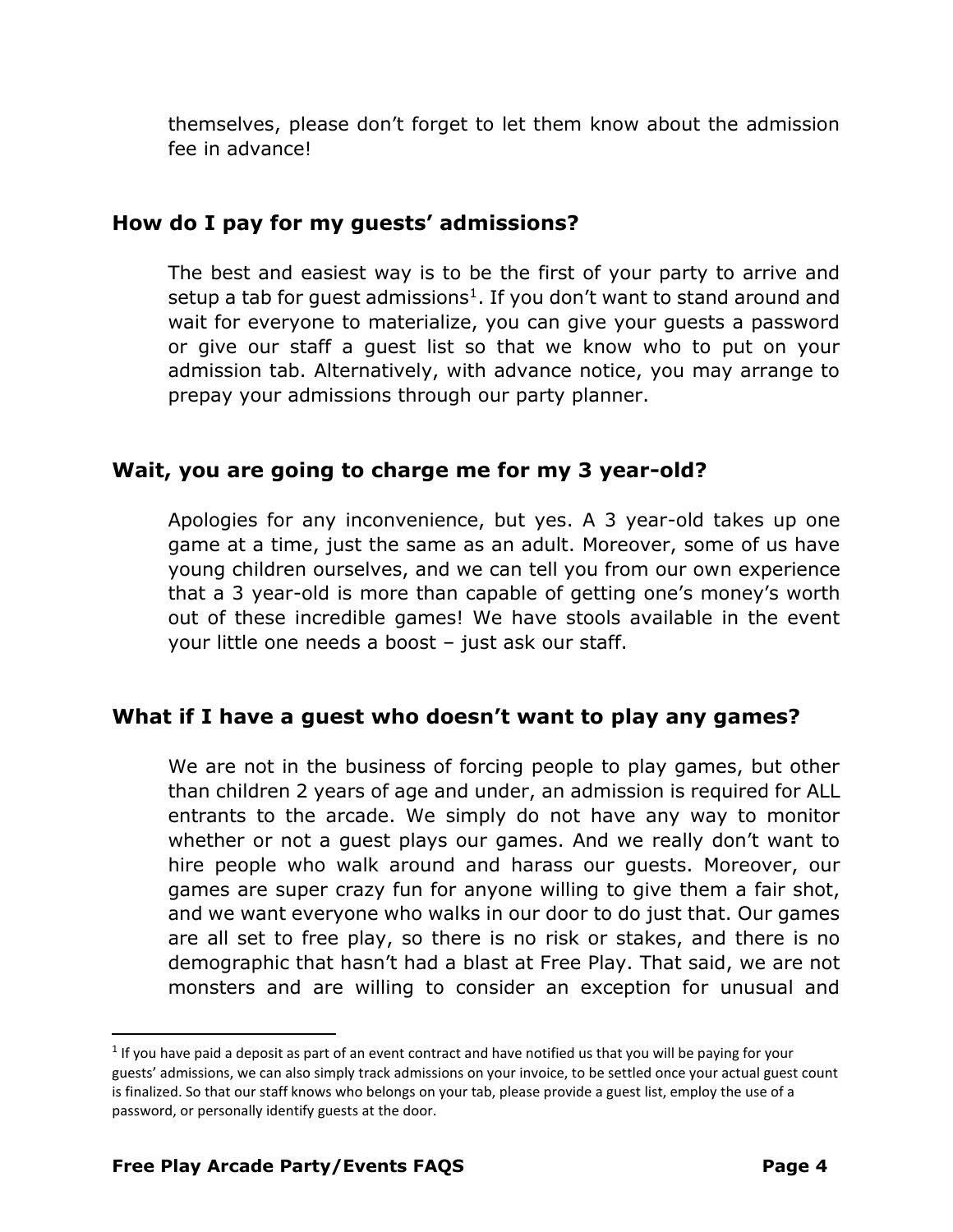extenuating circumstances. Please note that only our corporate office and location GMs have the authority to grant an exception for extenuating circumstances, so please ask in advance.

# **I am having a party and some guests will be children/under 21 years of age; is there anything I need to be aware of?**

Yes! We LOVE seeing new generations fall in love with our games, but there are a few rules to be aware of: 1) all of our locations go 18 years of age and up at 9 p.m. Sunday through Thursday; 2) all of our locations go to 21 years of age and up at 9 p.m. Friday and Saturday; and 3) regardless of the hour, all children under 13 must be directly supervised by an adult at all times.

# **Please, please, please can you make an exception and let my child stay in the arcade after 9 p.m? / Can my 20 year-old significant other stay after 9 p.m. on a Friday or Saturday to celebrate a special occasion with me?**

Apologies, but no. Obviously we'd like to make as much money as possible but both our insurance and TABC licenses require that we abide strictly by our age policies (and in Richardson, the requirement is actually a city ordinance). Failure to abide by those policies could result in losing our insurance, our TABC licenses, or even our total ability to operate. Please understand those are not risks we are willing to take.

# **Can I reserve a table, booth, or patio for my party/event at X location?**

@ Richardson: Yes to tables/booths! You may reserve one double table or booth in our dining area. If you have a preference as to booth or table, please let us know when you book, but please be aware that we cannot make any guarantees (availability depends on the specific setup of the arcade on the day of your event, which is variable). We charge \$20 to reserve a double table/booth (6-7 seats). We highly recommend reserving a table/booth for any weekend event as our dining area is often full during the weekend. Table/booth reservations are limited, and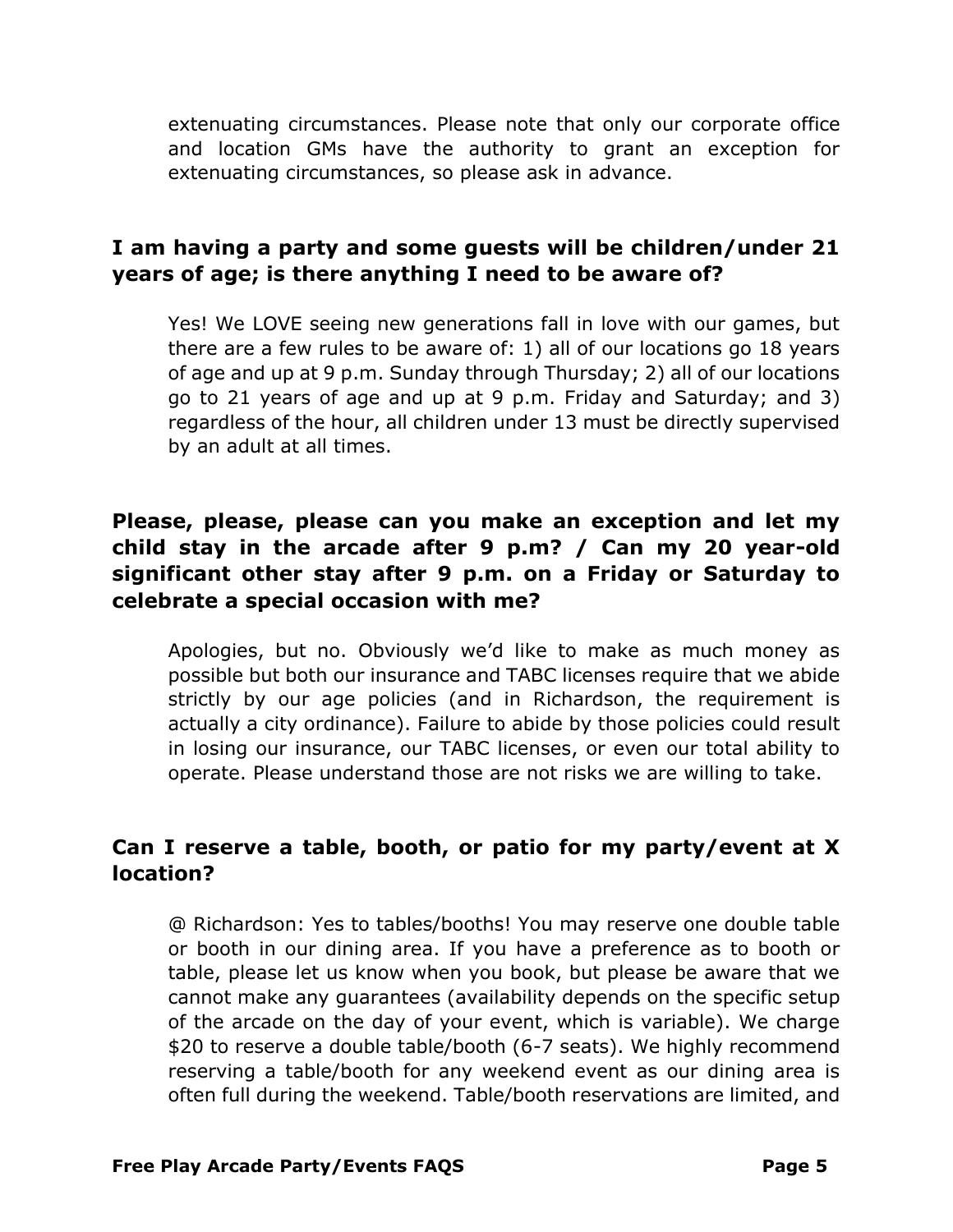first come, first serve. All table reservations must be made at least 48 hours in advance.

@ Arlington: Yes to both! You may reserve one double table in our dining area. We charge \$20 for a reserved table (seats 8). We highly recommend reserving tables for any weekend event as our dining area is often full during the weekend. We also have two patios that seat  $\sim$  50 that are semi-private and can be reserved for \$150 for a three-hour event. Patios and table reservations are limited, and first come, first serve. Both must be made at least 48 hours in advance.

@ Fort Worth: Yes to both! You may reserve one table in our dining area or one booth in our game room. If you have a preference as to booth or table, please let us know when you book, but please be aware that we cannot make any guarantees (availability depends on the specific setup of the arcade on the day of your event, which is variable). We charge a \$20 per reserved table/booth (6 seats). We highly recommend reserving a table/booth for any weekend event as our indoor seating is often full during the weekend (more booths are in the works as we speak). Table/booth reservations are limited, and first come, first serve. All table reservations must be made at least 48 hours in advance. In addition, we have a semi-private rooftop patio rental available (please see our private event brochure for details).

@ Denton: Yes to booths! You may reserve one booth in our upstairs dining area. We charge \$20 to reserve a table/booth (6 seats). We highly recommend reserving a booth for any weekend event as our dining area is often full during the weekend. Table/booth reservations are limited, and first come, first serve. All table reservations must be made at least 48 hours in advance.

# **Can I reserve more than 1 table/booth for my non-private party/event?**

Apologies, but no. Unless you have a private rental, we need places for our other guests to sit too! The good news is that guests rarely want to spend much time at a table when they can be off playing games instead!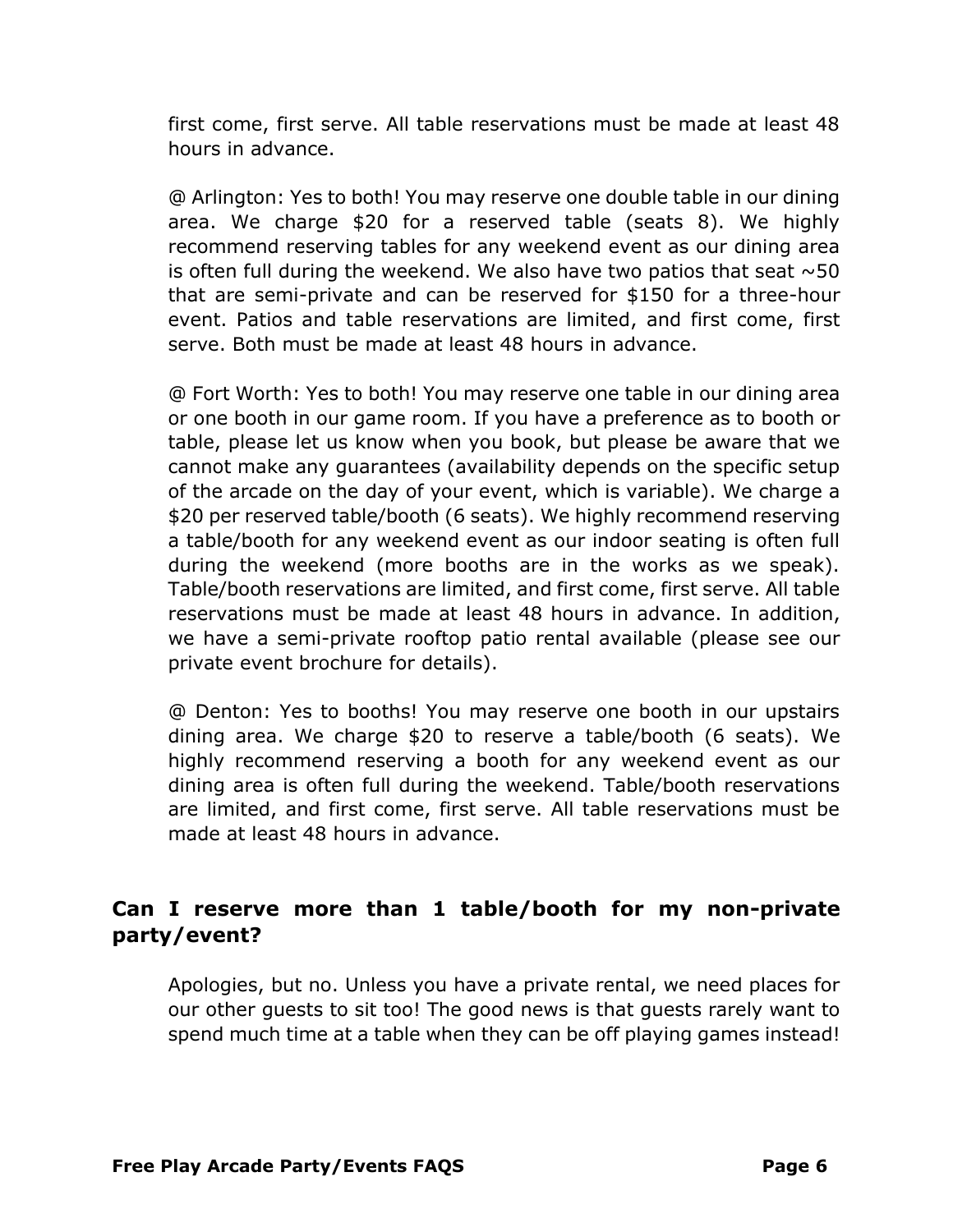#### **Do I have to reserve a table/booth for my event?**

No, *except* if you are pre-ordering food (we have to have a place to put the food!)

# **What if I reserve a table/booth, but when I arrive there are plenty of empty tables – do I still have to pay the reservation fee?**

Yes. We have no way of knowing in advance whether there will be empty unreserved tables or not (although we can tell you that our tables often fill up, particularly on the weekends). When you make a table reservation, we generate and distribute table tents to assist in reserving your table and guarantee that you will have the agreed upon table(s) for your party. When you reserve a table you are taking the chance that the arcade will be slow and the reservation turns out to be unnecessary. When you choose not to reserve a table you are taking the chance that the arcade is so busy your party doesn't have a table. Keeping those risks in mind, you know your party best and should make your table reservation decision accordingly.

# **Can I buy drink tickets for a non-private party/event?**

Yes! Drink tickets are \$6 per drink ticket and include all available beverages priced \$7 or less. You must purchase a minimum of 10 drink tickets for your party. Drink tickets may be pre-ordered or purchased on-site. Please note that drink tickets are non-refundable.

# **Can my drink ticket be used for sodas?**

Yes! However, please be aware that we do not have a soda fountain, and therefore we do not offer bottomless sodas. Drink tickets can be used to purchase a one soda (and we have some really neat craft sodas in addition to the standard stuff).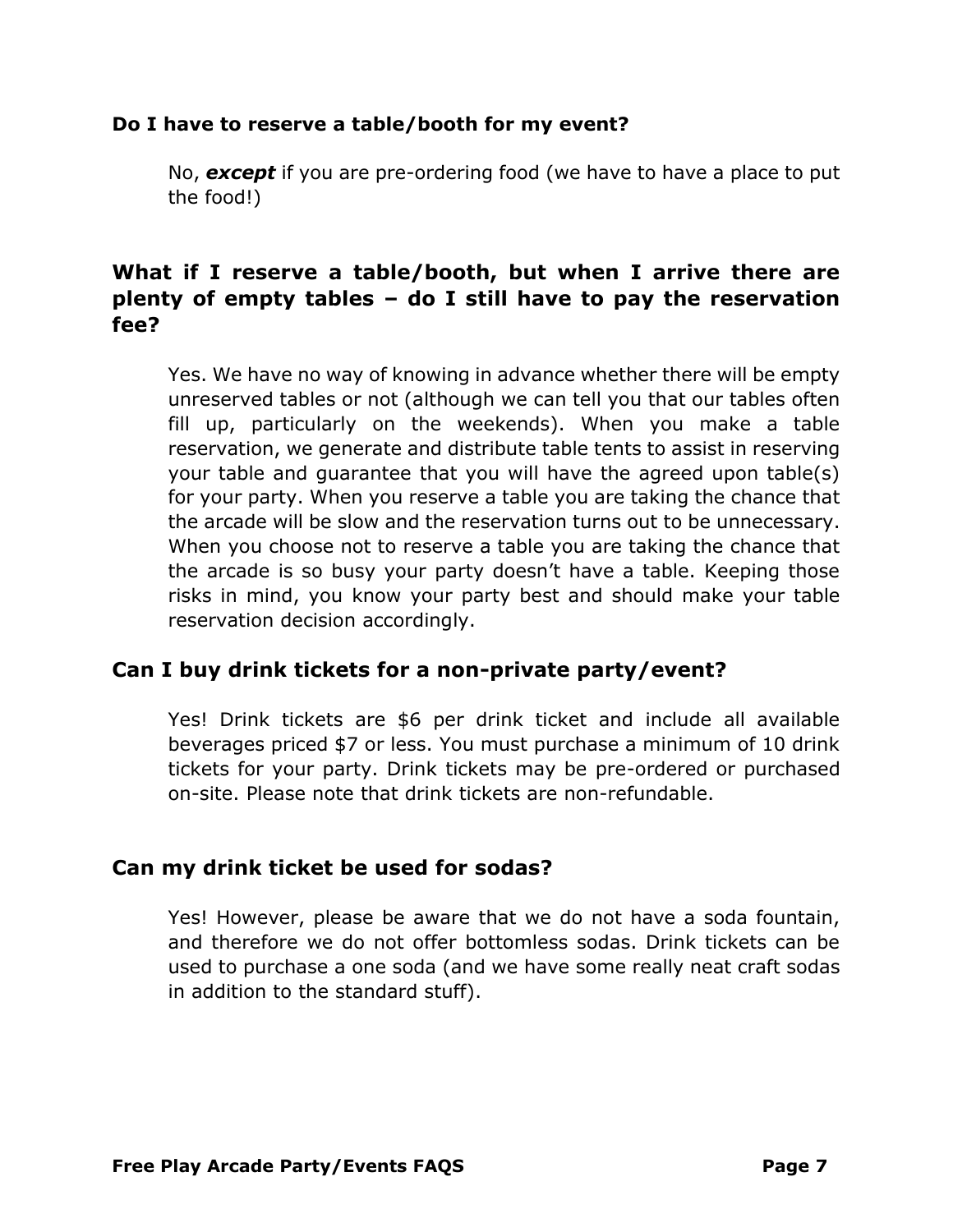# **Do I have to buy drink tickets for a non-private party/event?**

Absolutely not! Drink tickets are only offered for your convenience.

# **Can I buy beverages for my non-private party/event if I don't order drink tickets?**

Yes! All available beverage options are available for your purchase at their regular menu prices (our drink menu rotates daily, but a sample drink menu is [available online with our party information sheets\)](https://freeplayinc.com/partyform/). And complimentary self-serve ice water is always available. If you'd like, you can open up a tab for your party and give them a password or similar.

### **What food is available for my non-private party/event?**

Please see the venue's event brochure for party options. In addition, our regular menu is available for pre-order or purchase during regular open hours (you can find our current menu [online with our party information](https://freeplayinc.com/partyform/)  [sheets\)](https://freeplayinc.com/partyform/).

### **Can I pre-order food for my non-private party/event?**

Yes! If you'd like to provide food for your guests, pre-ordering food is the best way to ensure that your food arrives when your party needs it. Pre-ordered food must be ordered and paid for at least 48 hours prior to service. The quickest and easiest way to pre-order food is through our [self-service online booking system.](https://freeplayinc.com/tables/)

# **What if we just want to order food once we show up for the party/event?**

That's perfectly fine, provided you want to order from our regular menu (party platters must be ordered at least 48 hours in advance). Just know that it may take some time to prepare a large food order without advanced notice.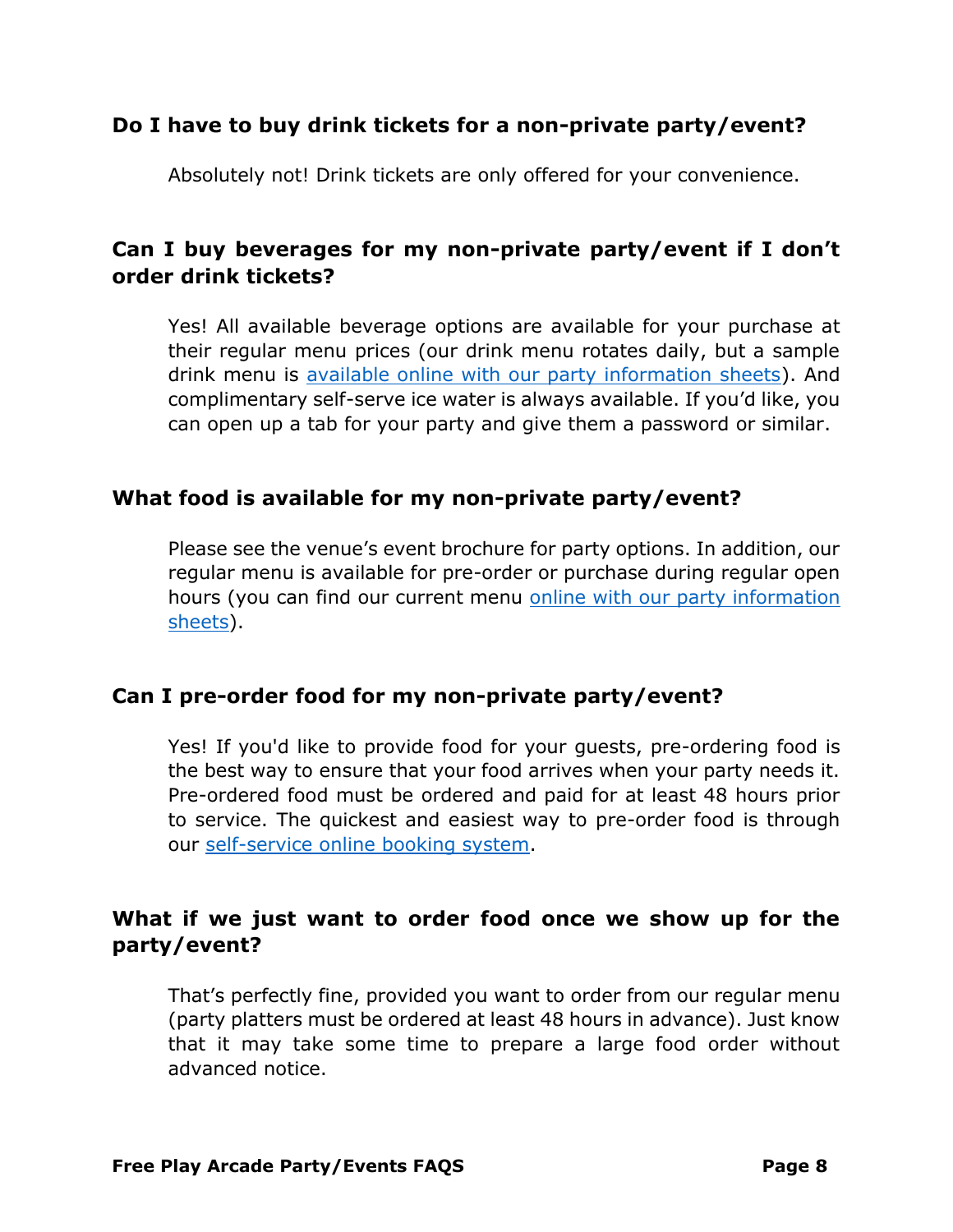### **Do I have to order food for my non-private party/event?**

Absolutely not (although it is delicious)!

# **Can I bring my own music, DJ, or band for a non-private party/event?**

Probably not, but if you have an exceptionally awesome proposal that will augment and not detract from others' use of the arcade you are welcome to ask (example of a successful ask: a party wanted to extend our regular Friday night Arlington DJ's set and personally pay the additional fee – we said sure thing). Be aware that before you ask us for permission, you need clearance from all licensing agencies implicated by your music selections. As a consolation, our standard programming consists of a curated selection primarily containing 80s top 40 and new wave, and it's pretty awesome.

#### **Do you have any DJ recommendations?**

Yes! We have a handful of DJs we love to work with (and who are familiar with the relevant licensing requirements) and we would be happy to point you in the right direction, or even book it for you if you prefer. Let us know what you are looking for through our **Party Inquiry Form** so we can narrow it down to the best fit.

# **Can I bring in a cake or other outside food/drink for my nonprivate party/event?**

Celebratory desserts, such as cake, are absolutely permitted. We have plain black plates and forks available if you choose to use them. Any other outside food or drink is not permitted.

### **Can I decorate for a non-private party/event?**

Tablecloths, themed plates and napkins, party favors, and balloon bouquets are great. Anything that needs to be hung on the wall is not.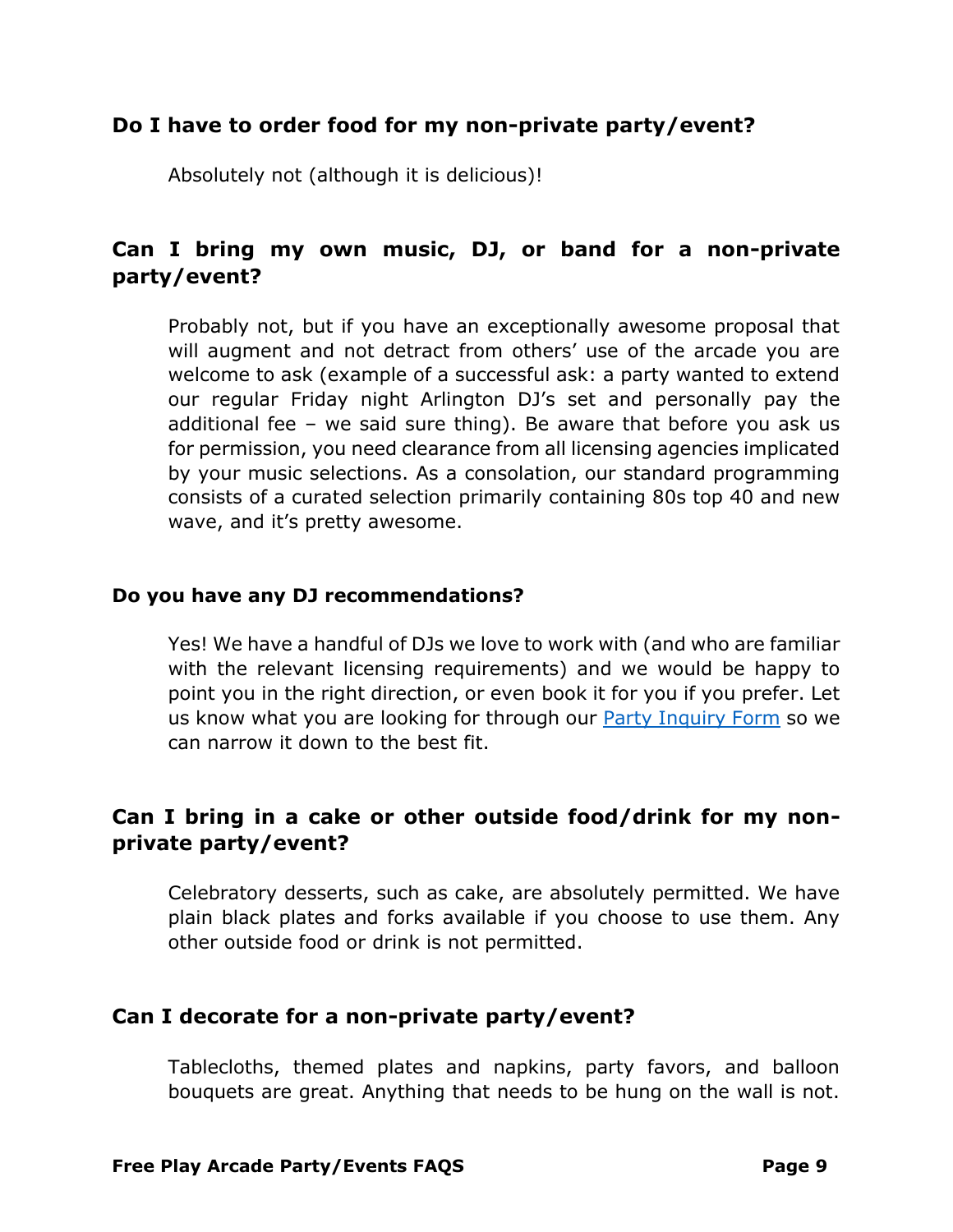We want your party to be memorable but not due to the damage it causes to our facilities! Also please be mindful of other arcade guests when planning and setting up your decorations. If you have any questions, we're happy to help.

# **I had fewer guests show up than expected and don't need that second wave of food I pre-ordered. Can I get a refund?**

Our kitchens order and prep pre-ordered food differently than our regular menu. As a result, and as indicated in your contract, we do not offer refunds for pre-ordered food. However, we would be happy to box up your food for you to take with you!

### **I had fewer guests than expected, so I want a refund for unused drink tickets.**

As previously mentioned, drink tickets are nonrefundable, but you can use them on your next visit!

### **Can I pre-pay for my non-private party/event?**

Definitely. Table reservations, pre-ordered food, party favors, etc. must be booked and paid for at least 48 hours in advance. Admissions do not have to be paid in advance (and it often makes sense to wait because you only need to pay for your actual attendance). But if you do want to pay for admissions, regular menu items, etc. in advance, we would be happy to invoice you. Please contact Gayle through our **Party Inquiry** [Form](https://freeplayinc.com/partyform/) to arrange it.

# **If I do not pre-pay for my non-private party/event, but I am covering my guests' admissions, food, and/or drink what are my options?**

If you are paying for your guests' admissions, please arrive a few minutes early so we can start a tab. Similarly, we will run a tab for food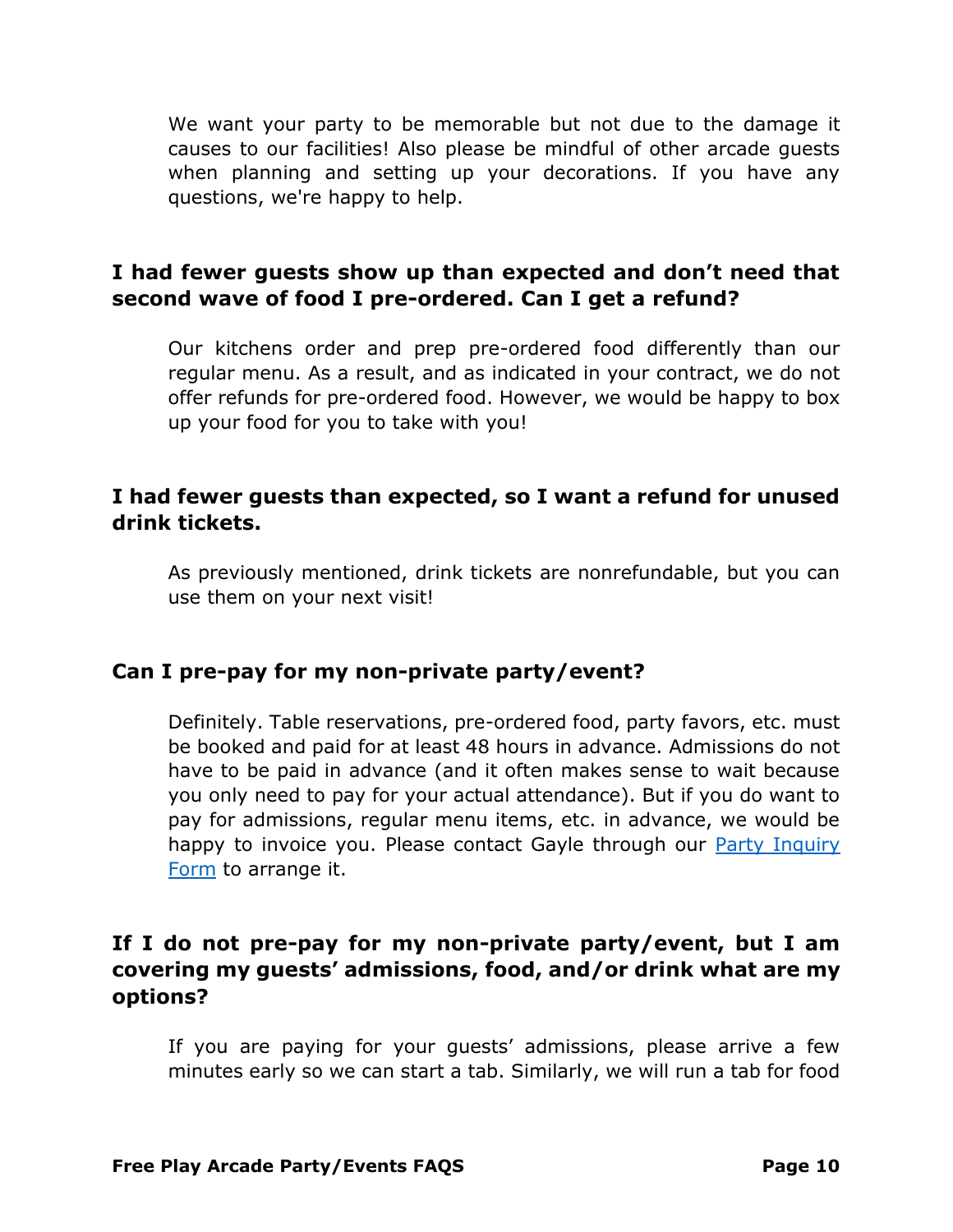and/or drinks per your instructions. Please note we must have a credit card on file in order to run a tab.

### **Will there be a service charge for my non-private event?**

Free Play charges a 20% Service Charge on food and beverages for all pre-booked events. Your service charge includes staff and gratuity. If you would like to include additional gratuity, whether before or after your event, please let us know.

# **PRIVATE VENUE RENTALS**

# **Do you offer private venue rentals?**

Yes!

# **What does a private venue rental cost?**

The pricing and minimum food and beverage requirements for a private event rental varies by day, time, location, etc. This information can be found in each location's [party information brochure.](https://freeplayinc.com/partyform/)

# **Why is the venue rental fee so much/why are the venue rental minimums so high?**

Please keep in mind that our location is regularly open to the public and that we must close (or prep and staff early) for your private event. Every time we close we forfeit our regular revenue and inconvenience our normal customer base. Every time we prep and staff early we forfeit time vital to maintaining and improving our venues. Our venue rental fees are set accordingly. We do offer weekday lunch or happy-hour rentals as a considerably more affordable option. Regardless, we understand a private venue rental is a considerable expense, generally only cost-effective for a large party. As an alternative, you might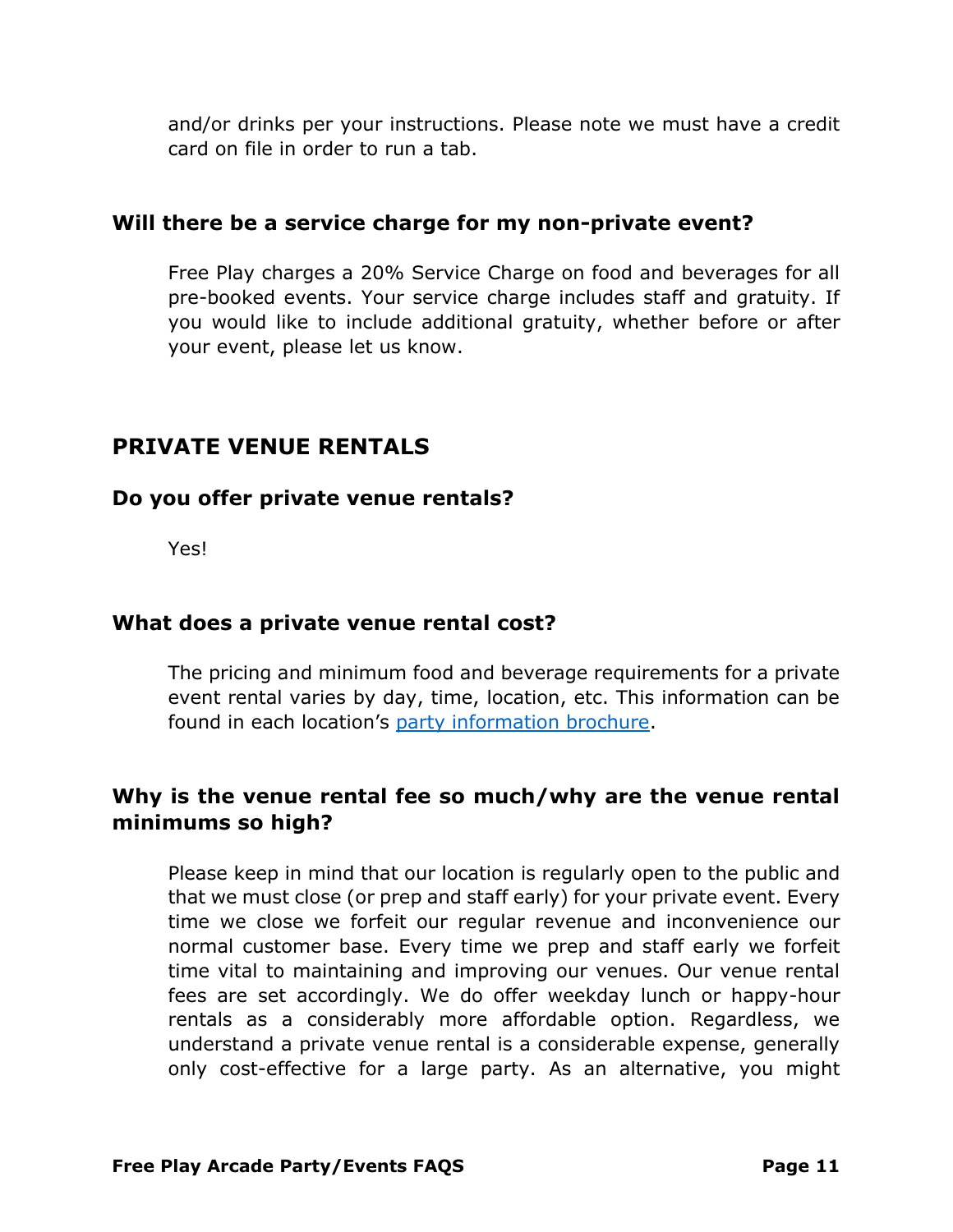consider a semi-private patio rental at available locations or a nonprivate event during our regular business hours.

#### **What food and beverage options are available?**

We have a number of standard options but can work with you on a custom menu, drink package, and/or event-themed cocktail as well. Please see your chosen venue's [party information brochure](https://freeplayinc.com/partyform/) for more information. A complimentary self-serve ice water station is provided in addition to any food and beverage selections.

#### **Do you allow outside caterers?**

Yes. We recognize that while our food offering is perfect for a sharable, social gathering, it might not work perfectly for your more formal event. We keep a list of caterers our guests have used in the past, but you are welcome to use the caterer of your choice. Any outside caterer you use will need to add us to their insurance as an additional insured for the day of the event. Please note that if you choose to use an outside caterer, you will still be responsible for your Free Play food and drink minimums.

### **What do I need to do to reserve the space?**

We require a signed contract and paid deposit to reserve a venue for your event.

### **What deposit do you require?**

Generally, the deposit is 30% of the venue rental fee. In certain instances, such as a venue rental during peak hours, the required deposit may be higher.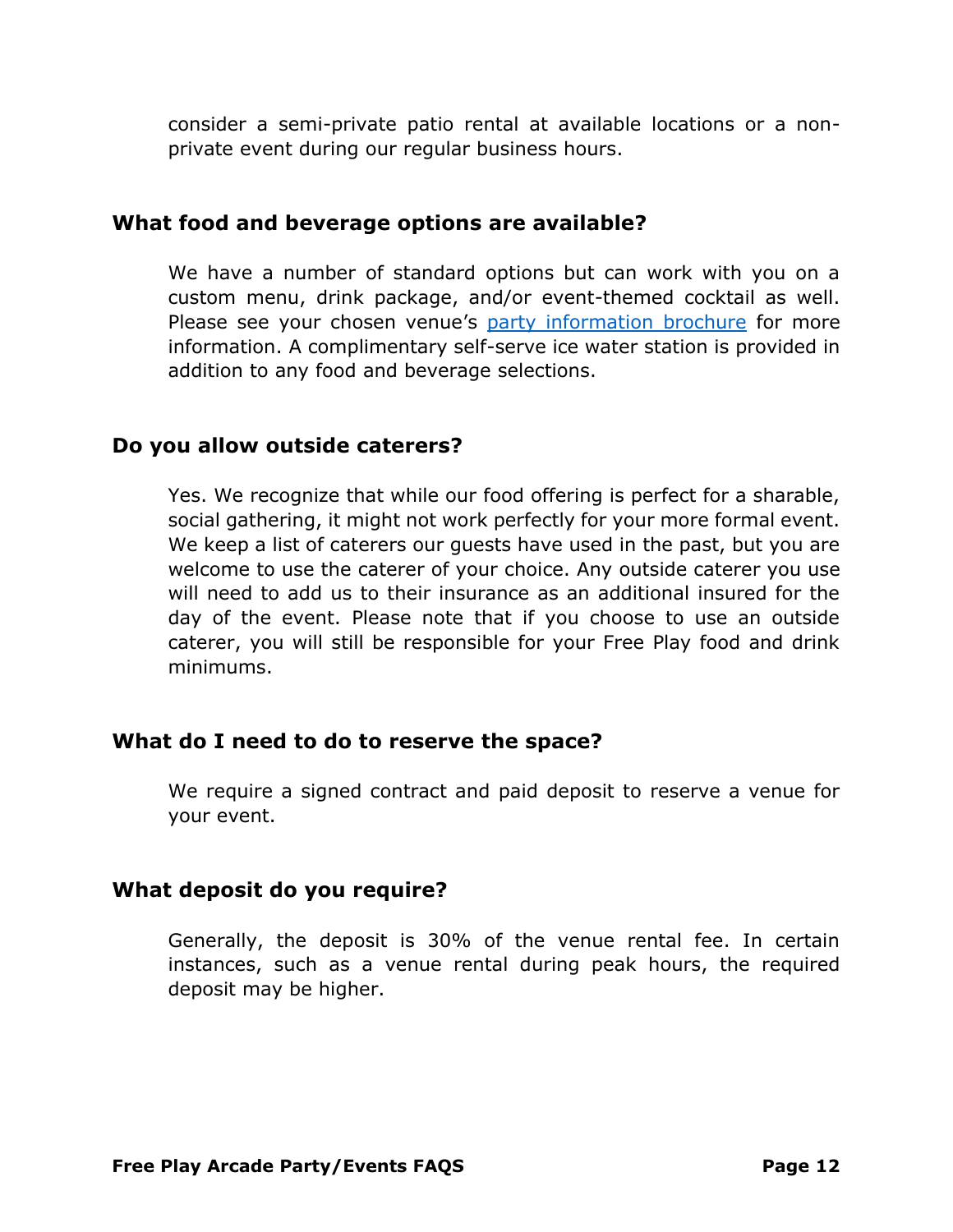# **When is final payment for my event due?**

Final payment is due no later than 24 hours prior to your event.

# **What methods of payment do you accept?**

Free Play accepts cash, check, or all major credit cards for all party bookings. For credit card payments, Free Play will invoice you through our Square system via email (please give your preferred email on the signature page of your contract). Check payments must be received by payment due dates at our corporate mailing address (see signature page of your contract). Cash event payments may be made by appointment only.

### **When is my final guest count due?**

Your final guest count, not subject to reduction, is due 7 days prior to the date of your event. If you have not provided an updated guest count within that time frame, we will proceed with the guest count in your contract. If you need to increase your guest count within 7 days of your event date, we will make every reasonable effort to accommodate your request.

# **When is the latest I can finalize the other details of my private event?**

All details for a private party/event must be finalized and confirmed with our staff at least 7 days prior to the party/event. Per person drink tickets and food costs are based on your guest count and are not subject to reduction within 7 days of your event. However, if you need to add additional food/drink tickets within 7 days of your event due to an increase in your guest count, we will make every reasonable effort to accommodate your request. Please note that it is unlikely we can accommodate additional food within 48 hours of your event.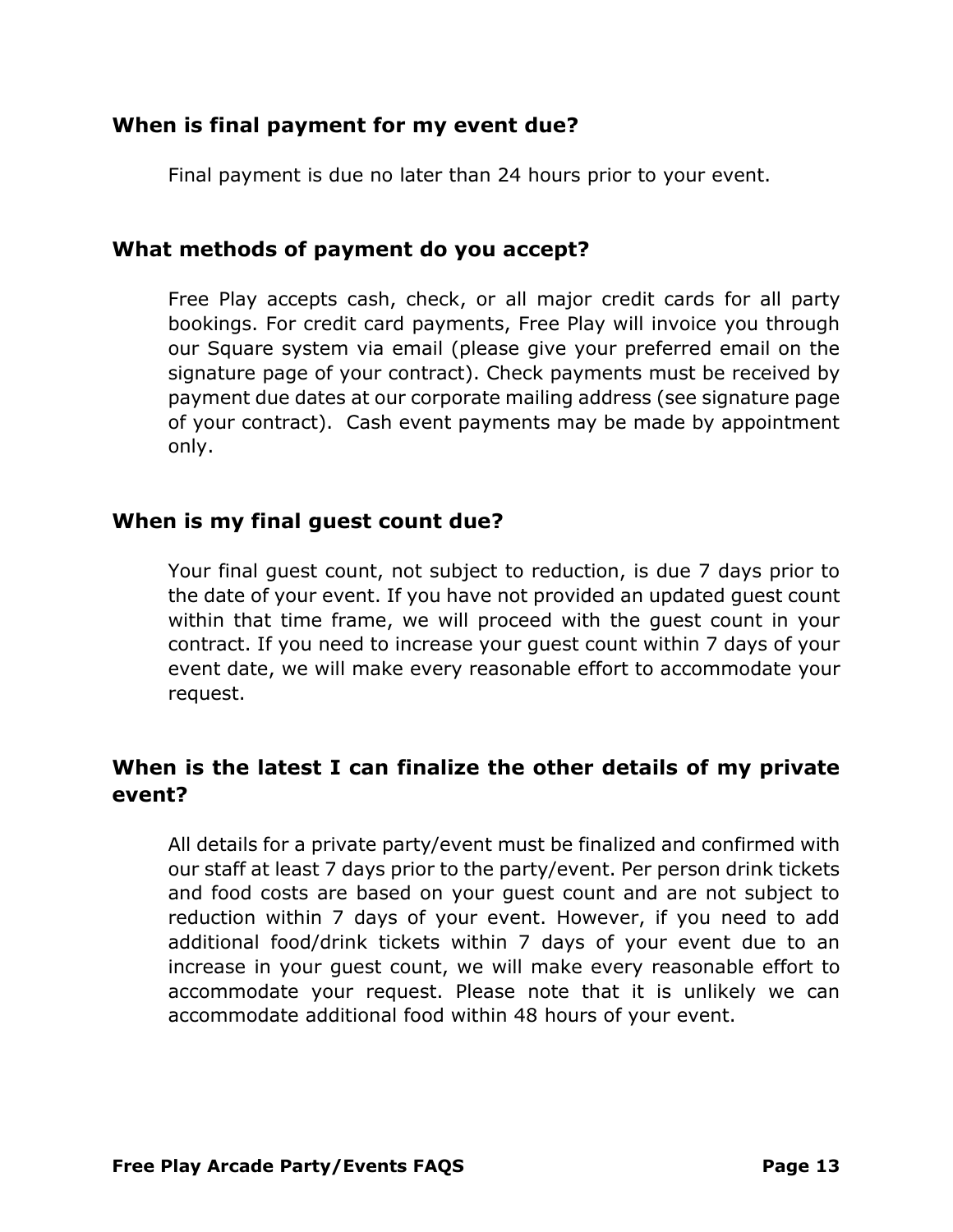### **Will there be a service charge for my event?**

Free Play charges a 20% Service Charge for private events. Your service charge includes staff and gratuity. If you would like to include additional gratuity, whether before or after your event, please let us know.

### **What is your cancellation policy?**

Because we announce the closure of our venue and/or begin acquiring supplies and arranging staffing for your event immediately after you reserve the space, we do not typically offer cancellations. If for some reason you believe you must cancel your event, contact us immediately so that we may explore the options. In general, we try our best to assist you in these instances!

### **Will the arcade be decorated for the holidays during my event?**

Well, Halloween decorations start to go up at the very end of September/beginning of October at all locations. Early November the Halloween decorations come down and the Christmas/Winter Holiday decorations go up. After January 1, all decorations come down until the next Halloween season. Decorations vary from year to year and location to location, but if it is material to your event we can send some pictures of past decorations or snap some of the current setup for you. You are extremely welcome to bring your own additional decorations for your event as long as you can get them executed during the available setup time and broken down by the end of your private reservation (and as long as they won't damage our facilities/existing decoration setup).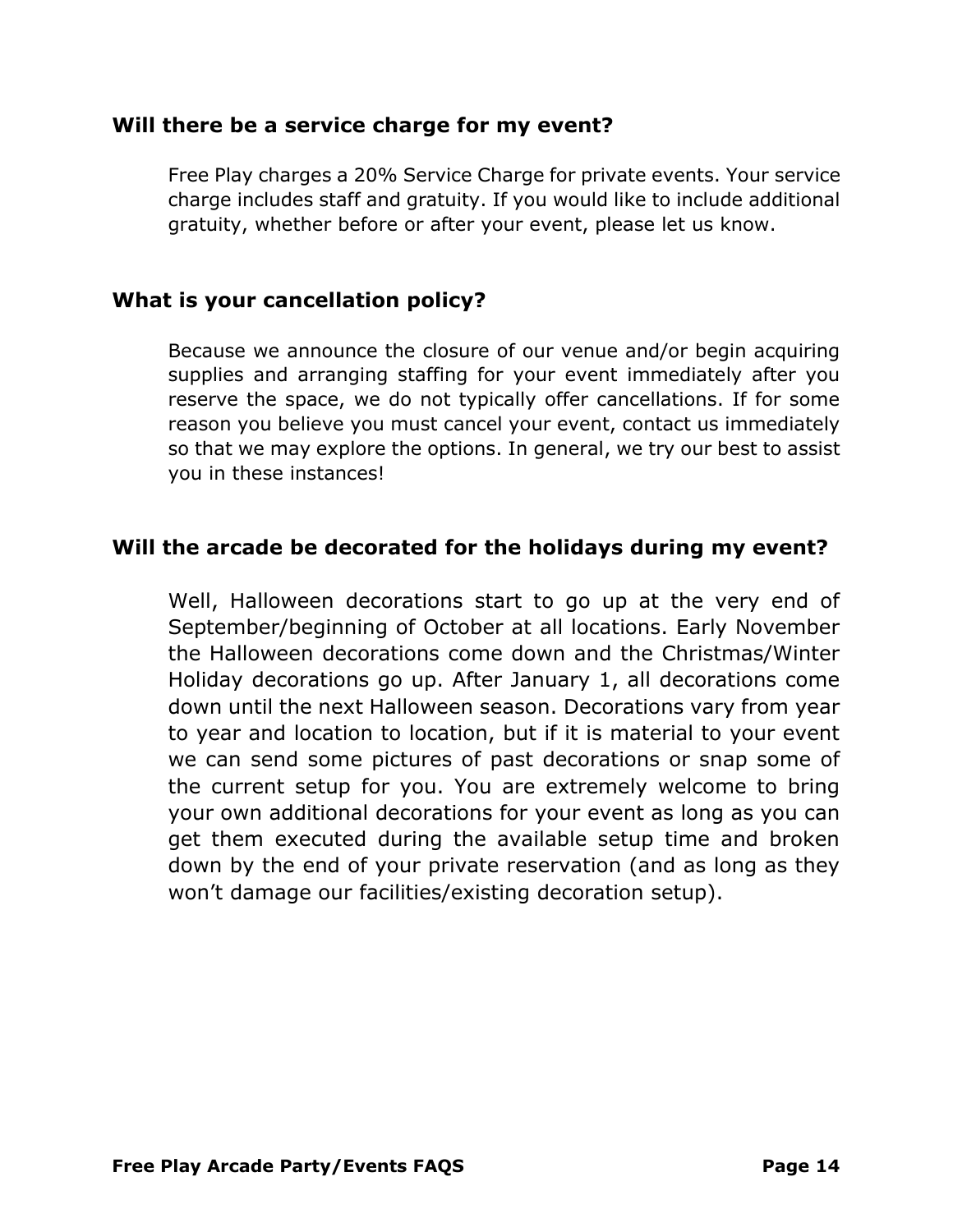# **OTHER COMMON QUESTIONS**

### **Where can I park?**

@ Richardson: Easy: just park in the shopping center parking lot. Its not the most beautiful lot but it does have plenty of spaces!

@ Arlington: Free Play Arlington has its own private attached parking lot. If full, there is plentiful nearby street parking available along with the huge, free Chamber of Commerce lot across Mary street.

@ Fort Worth: In addition to the small, dedicated parking lot we share with our neighbors and plentiful street parking, the free 1201 Alston Ave (Magnolia Green) Garage is conveniently located less than a block from Free Play Ft. Worth. There are also pay lots in the vicinity if you are someone who likes to pay for parking.

@ Denton: Free Play Denton is less than a block away from the free Williams Square Public lot, which is the best place to park for Free Play Denton visits! There are also more than 2,000 other parking spots available in Downtown Denton and you can find them all on [this handy](https://www.google.com/maps/d/u/0/viewer?mid=1tOZc-T41GwNdQfDSQLW1LfRJwLWseTgh&ll=33.212315885102406%2C-97.12962535000003&z=16)  [map.](https://www.google.com/maps/d/u/0/viewer?mid=1tOZc-T41GwNdQfDSQLW1LfRJwLWseTgh&ll=33.212315885102406%2C-97.12962535000003&z=16)

# **I would like to take engagement/senior/other formal pictures in your arcade; can I?**

How flattering! Our insurance does not permit 3rd party photo shoots during our normal hours of operation, but we can make our venue available for your formal photos an hour before we open on weekdays. If you are interested in arranging a photo shoot, please contact [jessica@freeplayinc.com](mailto:jessica@freeplayinc.com) and copy gayle@freeplayinc.com.

# **I would like to shoot a music video or otherwise film in our arcade; can I?**

Thanks for thinking of us! Our insurance prohibits  $3<sup>rd</sup>$ -party filming during regular business hours, but we might be able to work something out outside of regular business hours. For us to consider your proposal,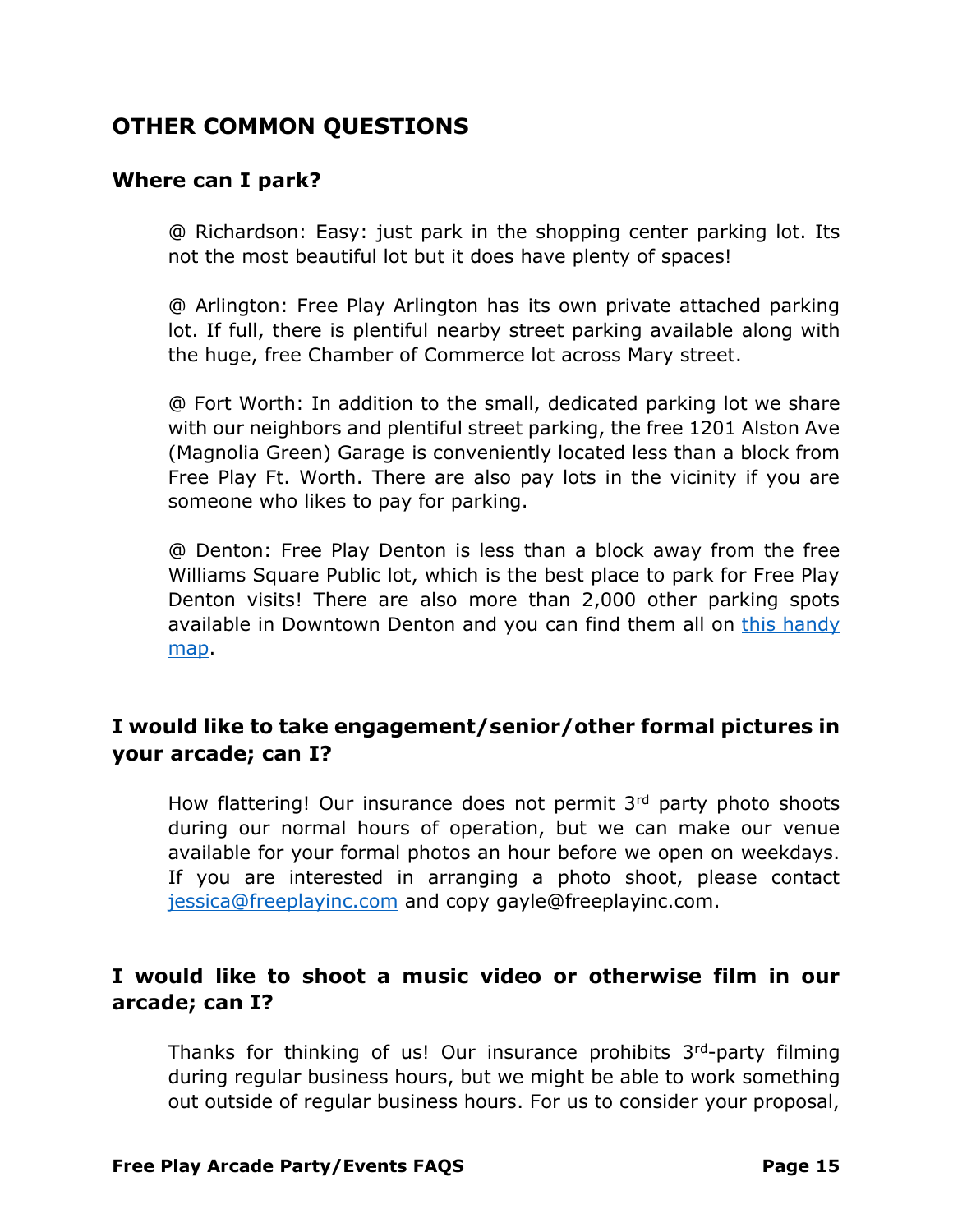please email the specifics of what you are requesting to [jessica@freeplayinc.com](mailto:jessica@freeplayinc.com) and copy [gayle@freeplayinc.com.](mailto:gayle@freeplayinc.com) The more detail you provide, the easier it is to evaluate the feasibility of your request.

# **Where can I find a calendar of your special events/tournaments?**

Our regularly updated event calendar is available at [https://freeplayinc.com/calendar.](https://freeplayinc.com/calendar)

### **Do you have any discounts available?**

First, let it be said that our regular admission price is an amazing value for the entertainment it buys and you would be hard-pressed to better stretch your entertainment dollars. And while we are organized as a for-profit business, Free Play's regular business practices convert would-be profits into increased pay and benefits for staff and better experiences for our customers. Your admission fees make everything we do possible and we cannot adjust them lightly.

That said, there are a few ways to knock your admission fee down a bit (for reference, our regular admission is currently \$12 including tax):

- 1) With a valid student ID or qualifying Veteran's ID card<sup>2</sup>, we offer \$8 admission (please note that your valid ID must be presented at the time of service to receive a discount);
- 2) For the first hour we are open every weekday (M-F) we offer early bird admissions for \$6 including tax. Usually this is from 3-4pm, but during holidays or summer when we open early the early bird is good for the first hour on weekdays regardless of when the arcade opens;

<sup>&</sup>lt;sup>2</sup> Qualifying Veteran's ID cards include: a current VA VIC, a current VA HID, a Veteran's Stamped Driver's License, or an active DOD ID Card.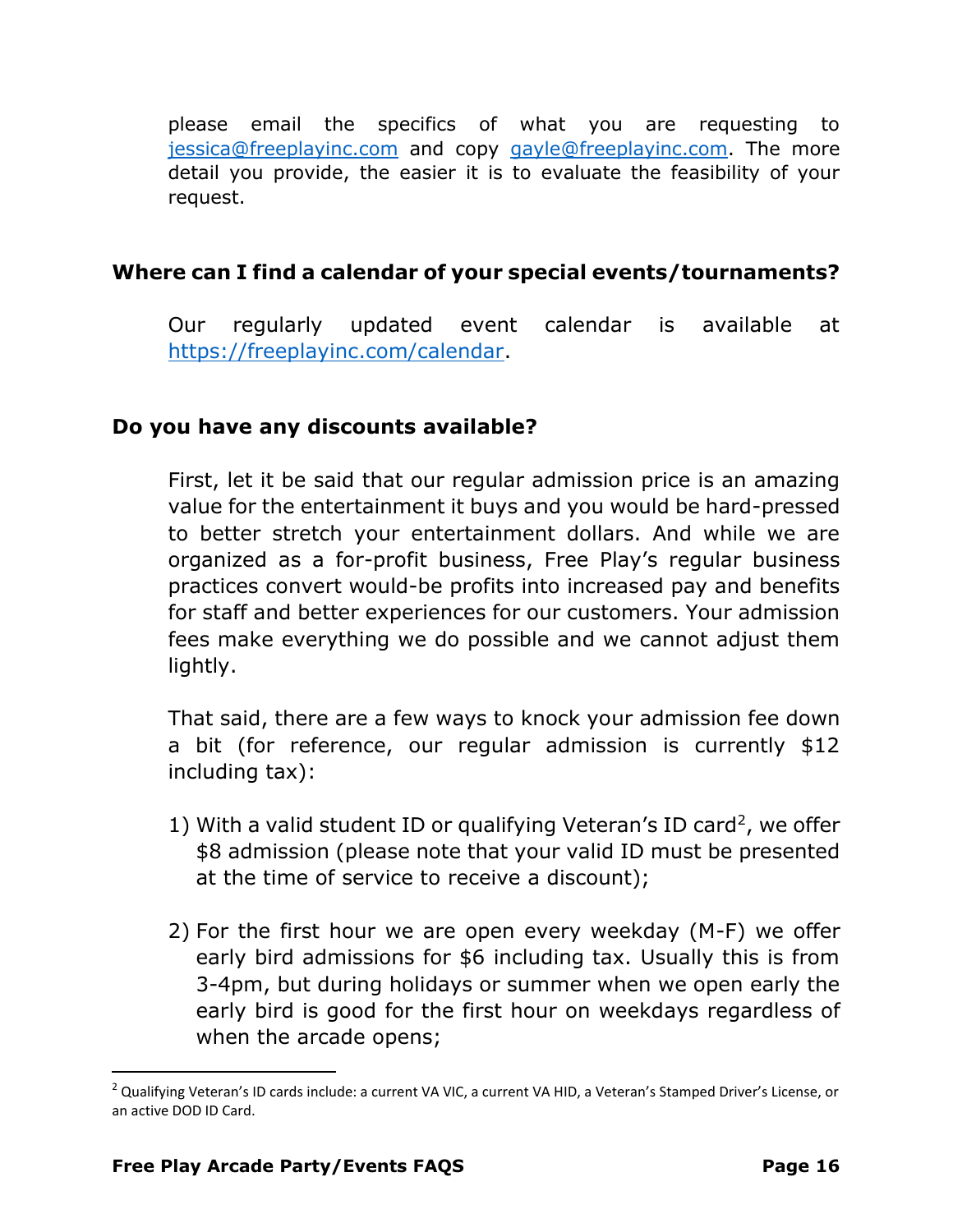- 3) On Mother's Day, mothers get in free. On Father's Day, fathers get in free. On Veterans Day, both active-duty service members and veterans get in free;
- 4) If you want to visit multiple times a month, it might be a discount to purchase a monthly membership (see [https://freeplayinc.com/membership\)](https://freeplayinc.com/membership). Not only do you get unlimited entry to the arcade during membership, you have access to our fantastic exclusive Zines, priority access to our ticketed events, and FP league access (with additional discounts and offerings available for VIP membership level); and
- 5) If you are a tax-exempt organization paying for admissions or non-alcoholic food/drink, your expenditures will be tax-exempt with a valid Sales Tax Exemption Certificate (please note, individuals self-paying are not eligible for their organization's tax-exempt status).

# **Would you consider opening early one day for a group of (fill in the blank)?**

Typically, we only open early for occasional holidays, or for private venue rentals. Believe it or not, even on weekdays when we open at 3 p.m., staff is usually present on location first thing in the morning cleaning, repairing our games, taking in deliveries, changing our game line-ups, having meetings, etc. As a result, our daytime pre-open hours are vital to our operations and not something we alter lightly. You can see our private venue rental information in each venue's event brochure. Otherwise, we are open to listening to interesting proposals (please provide as many details as possible), but please know that we receive such inquiries regularly and almost always have to decline.

### **Would you be interested in participating with our charity?**

We pride ourselves on our strong civic involvement and often participate in various charitable endeavors. Every November we run an amazing